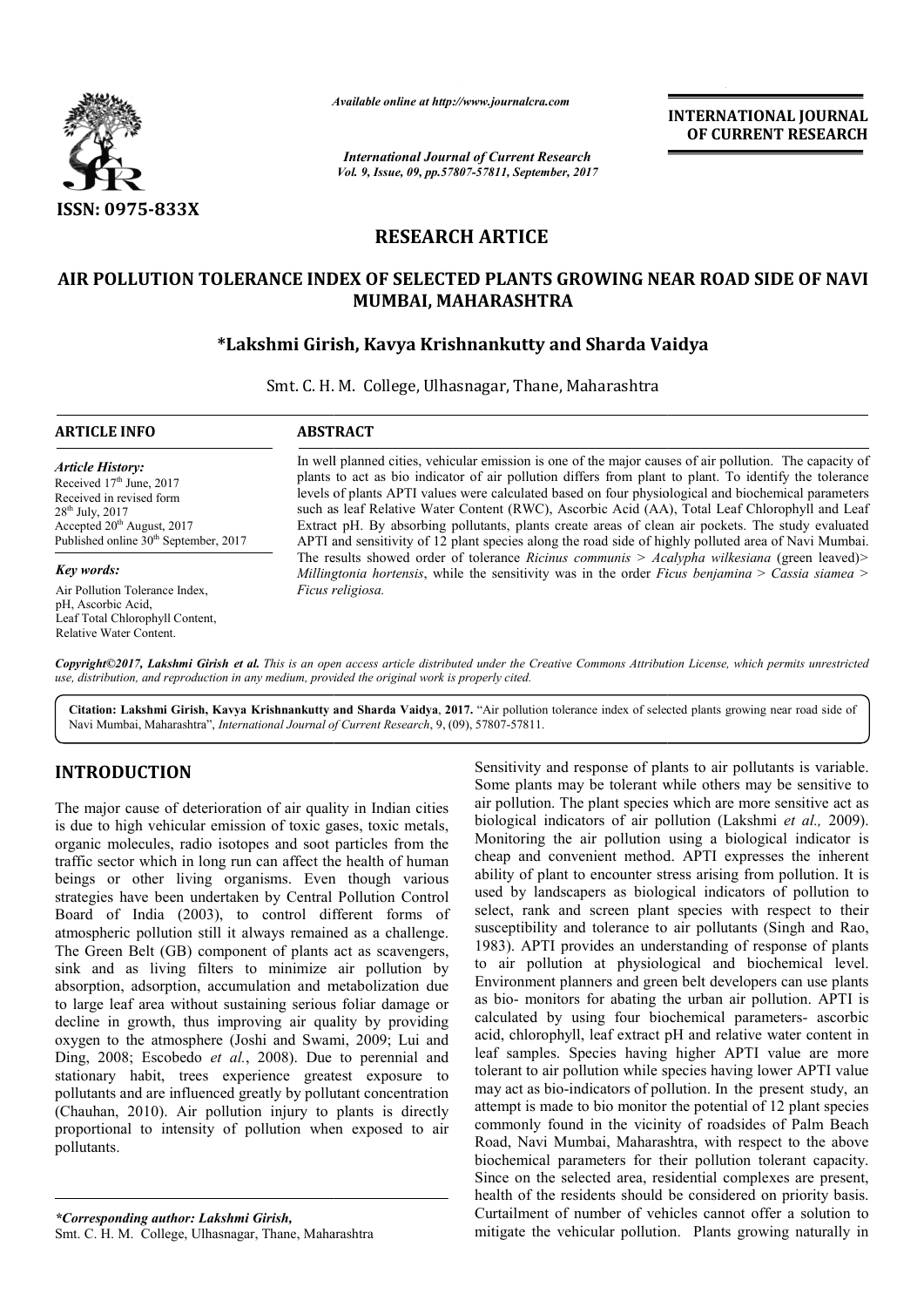those areas can be considered a best candidate for reducing the pollutants from atmosphere. Navi Mumbai is a well-planned city in Maharashtra. Navi Mumbai Municipal Corporation (NMMC) had planted many avenue trees along most of the roads to provide enough shade and as a part of beautification. Since many of the plants selected for the study have been growing along the road sides are old, their pollution tolerance capacity can be understood very well.

Suggestions can be given to NMMC regarding the sensitivity and tolerance capacity of various planted trees which in future may help them to select appropriate trees for plantation on upcoming road sides. With respect to APTI values the selected plants can be categorized into tolerant and sensitive species. The sensitive species can be used as biological indicators and the tolerant species can serve as sinks of air pollutants. Plant response towards the pollutants from surrounding atmosphere can be used to assess the quality of air that may provide an early-warning signal for the trend of air pollution in the area.

## **MATERIALS AND METHODS**

#### **Area of Study**

The area for this study is stretch of Palm Beach Road, Navi Mumbai, Maharashtra, India.

#### **Plants selected for the study**

| Sr. No. | Name of the Plant               | Common Name       | Family         |
|---------|---------------------------------|-------------------|----------------|
| 1       | <i>Terminalia catappa</i> Linn. | Indian Almond     | Combretaceae   |
| 2       | <i>Ricinus communis</i> Linn.   | Castor            | Euphorbiaceae  |
| 3       | Acalypha                        | Copper leaf       | Euphorbiaceae  |
|         | wilkesiana Muell. Arg.          |                   |                |
|         | (Green leaved)                  |                   |                |
| 4       | Acalypha                        | Copper leaf       | Euphorbiaceae  |
|         | wilkesiana Muell. Arg.          |                   |                |
| 5       | <i>Ficus benjamina</i> Linn.    | Weeping fig       | Moraceae       |
| 6       | <i>Ficus religiosa</i> Linn.    | Peepal tree       | Moraceae       |
|         | Millingtonia hortensis          | Indian cork tree  | Bignoniaceae   |
|         | Linn. f.                        |                   |                |
| 8       | <i>Vitex negundo</i> Linn.      | Chinese chaste    | Verbenaceae    |
|         |                                 | tree              |                |
| 9       | Thespesia populnea              | Indian tulip tree | Malvaceae      |
|         | Soland, ex Correa               |                   |                |
| 10      | Allemanda cathartica            | Golden trumpet    | Apocynaceae    |
|         | Linn.                           |                   |                |
| 11      | Cassia siamea Lam.              | Siamese cassia    | Ceasalpinaceae |
| 12      | <i>Hamelia patens</i> Jacq.     | Scarlet bush      | Rubiaceae      |

#### **Sampling**

Fully matured fresh leaves of each plant were collected in air tight plastic bags during winter season (2016-17) from near Palm Beach Road, Navi Mumbai. The fresh weight of leaves were taken immediately upon getting to the laboratory. The samples were preserved in refrigerator for biochemical analysis. The fresh leaf samples were analyzed for total chlorophyll, ascorbic acid, leaf extract pH and relative water content using the standard procedures of Arnon (1949), Sadasivam (1987), Varshney (1992) and Singh (1977) respectively for the evaluation of air pollution tolerance index. Air pollution Tolerance Index (APTI) was determined by the method given by Singh and Rao (1983) using the formula

 $APTI = [A (T+P) + R]/10$ 

### Where:  $A =$  Ascorbic acid content (mg/g)

- $T = Total chlorophyll (mg/g)$
- $P = pH of leaf extract$
- $R =$  Relative water content of leaf  $(\%).$

#### **pH**

100mg of fresh leaves were homogenized in 10 ml deionized water. This was filtered and pH of the leaf extract was determined after calibrating pH meter with buffer solution pH 4 and pH 9.

#### **Relative Water Content**

Fresh weight was obtained by weighing the leaves. The leaf samples were then immersed in water over night, blotted dry and then weighed to get the turgid weight. The leaves were then dried till constant weight in a hot air oven at  $70^{\circ}$ C and reweighed to obtain the dry weight. RWC was determined and calculated by the method as described by Singh (1977).

 $RWC = [(FW-DW) / (TW-DW)] x 100.$ 

Where:

FW-Fresh Weight, DW-Dry Weight, TW-Turgid Weight.

#### **Total Chlorophyll Content**

500mg of fresh leaves were blended and then extracted with 10ml of 80% acetone and left for 15min. The liquid portion was decanted into another test tube and centrifuged at 2,500 rpm for 3min.

The supernatant was then collected and the absorbance was taken at 645nm and 663nm for chlorophyll a, b using visible spectrophotometer. Calculations were done by using the formula given below:

Total chlorophyll: Chlorophyll a + Chlorophyll b; CTc: 20.2  $(D645) + 8.02$  (D 663)

Tch: 0.1 CT x leaf dry weight / leaf fresh weight].

#### **Ascorbic acid content**

Ascorbic acid content was measured by Titrimetric method (Sadasivam and Balasubhramanian, 1987) using 2,6- Dichlorophenol indo phenol dye. 500mg of leaf sample was extracted with 4% oxalic acid and then titrated against the dye until pink colour develops. Similarly, a blank is also developed.

### **Calculation of APTI**

The air pollution tolerance indices for the selected plants were determined by following method of Singh and Rao (1983). The formula is given as:

APTI=  $[A(T+P) + R]/10$ .

Where: A=Ascorbic acid content (mg/gm), T=Total chlorophyll (mg/gm), P=pH of the leaf extract, R=Relative water content of leaf  $(\% )$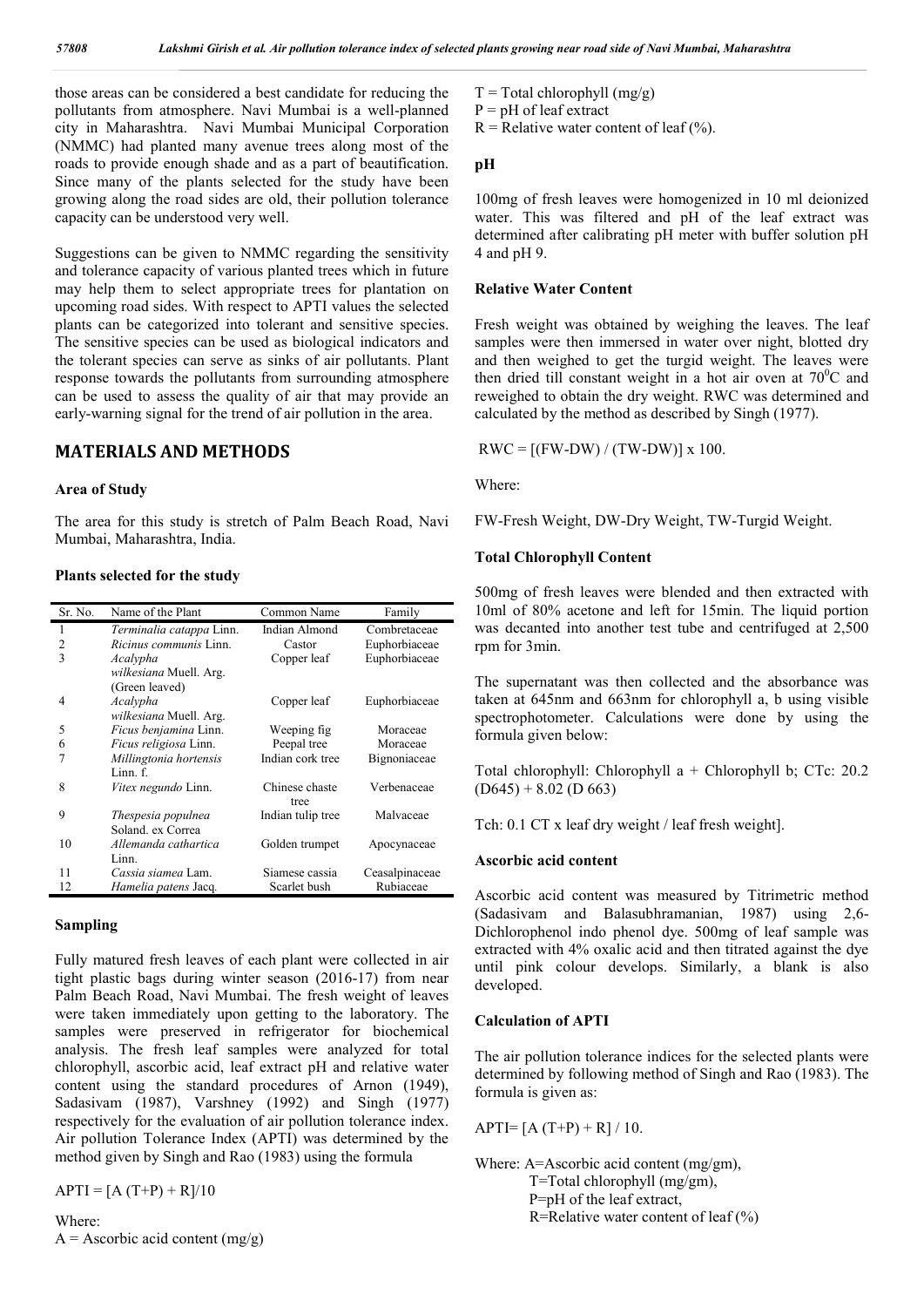## **RESULTS AND DISCUSSION**

| ۹ | Н | п<br>ı |  |
|---|---|--------|--|
|---|---|--------|--|

| Name of the plant                              | рH  | RWC(%) | TC (mg/g) | Ascorbic Acid Content<br>(mg/g) | <b>APTI</b> |
|------------------------------------------------|-----|--------|-----------|---------------------------------|-------------|
| Terminalia catappa Linn.                       | 6.4 | 88.15  | 0.2140    | 6                               | 12.7834     |
| Acalypha wilkesiana Muell. Arg. (Green leaved) | 7.5 | 68.51  | 0.8743    | 40                              | 40.3482     |
| Acalypha wilkesiana Muell. Arg. (Brown leaved) | 6.6 | 60.00  | 0.7565    | 24                              | 23.6556     |
| <i>Ficus religiosa</i> Linn.                   | 7.3 | 70.00  | 0.5625    | 2                               | 8.5987      |
| Millingtonia hortensis Linn. f.                | 4.5 | 86.67  | 0.3374    | 34                              | 25.1141     |
| Vitex negundo Linn.                            | 4.5 | 63.63  | 0.6019    | 8                               | 10.4445     |
| Thespesia populnea Soland. ex Correa           | 6.6 | 90.54  | 0.3320    | 4                               | 11.8268     |
| Allemanda cathartica Linn.                     | 7.5 | 85.71  | 0.5925    | 6                               | 13.4265     |
| <i>Cassia siamea</i> Lam.                      | 7.4 | 56.00  | 0.6340    | 4                               | 8.8136      |
| <i>Ficus religosa</i> Linn.                    | 6.9 | 74.67  | 0.2865    | ↑                               | 8.9043      |
| Hamelia patens Jacq.                           | 6.5 | 83.33  | 0.3       | ↑                               | 9.663       |
| Ricinus communis Linn.                         | 7.0 | 91.52  | 0.2924    | 46                              | 42.697      |

#### **Leaf Extract pH**

Under pollution stress, rate of photosynthesis varies considerably. The efficiency of the leaves to perform photosynthesis is greatly dependent upon the pH of the leaf sap. The photosynthetic efficiency is greatly reduced when pH is highly acidic and remains relatively normal or little above normal in alkaline conditions. It plays an important role in determining the plant susceptibility towards pollution (Sasmita and Pramila, 2010). pH helps plant to respond to stress (Miria and Anisa, 2013). The cell system functions well at optimum pH but being exposed to acidic pollutants over a long period reduces pH levels in fewer tolerant species. This interrupts the biological activities of the plants (Saxena and Ghosh, 2013). High pH level will increase the efficiency for the conversion of hexose sugar into ascorbic acid (Lui and Ding, 2008) and upgrade the reducing power of ascorbic acid (Praveen and Madhumita, 2013) thus provides a better resistance in plants against pollutants. The change in leaf extract pH might influence the stomatal sensitivity due to air pollution. The plants with high sensitivity to  $SO<sub>2</sub>$  and  $NO<sub>2</sub>$  closed the stomata faster when they are exposed to the pollutants. Plants with lower pH are more susceptible to pollutants and reduce the photosynthetic activity (Thakar and Mishra, 2010), while those with pH around 7 are tolerant (Singh and Verma, 2007). In the present study, all the plants were recorded near neutral pH. *Ricinus communis, Acalypha wilkesiana* (green) which have high APTI values recorded a neutral pH while *Millingtonia hortensis* recorded an acidic pH. The acidic nature may be due to the presence of  $SO_2$ ,  $NO_2$  or other acidic pollutants from the vehicular emission in the ambient air causing a change in pH of the leaf sap towards acidic as has been reported by Swami *et al.,* (2004). Similar results were reported by Priya Darsini *et al.,* (2015).

#### **Relative Water Content**

Roots of the plants take up water and nutrients from the soil by absorption and distributed to different parts of the plant body. Water in plants plays an important role to maintain the temperature, nutrient conduction and helps in metabolic processes (Otuu *et al*, 2014). Studies have shown that the pollutant upon entering into the plant body tends to increase the permeability of the cell membranes. This may result in excessive loss of water and dissolved nutrients thus creating disturbances in physiological and biochemical activities and causes early senescence (Swami *et al.,* 2004). The air pollution may reduce the efficiency of leaf engine to pull water from

roots, so that the plants fail to absorb minerals. High relative water content within the plant body helps in maintaining these physiological and biochemical activities normal. So the plants exposed to pollutants are expected to have high relative water content indicating that these are tolerant to the pollutants (Dedio, 1975). In the present study, relative water content ranged from 56-91.52 %. High relative water content was recorded for *Ricinus communis* and *Thespesia populnea* and least for C*assia siamea*. Thus, the higher RWC in sample may be responsible for normal functioning of biological processes in plants as has been reported by Meerabai *et al.,* (2012). From visual inspection of the plants it was observed that size of the plants and leaves of *Allemanda cathartica* and *Hamelia patens* were highly reduced. All other plants were fresh with green leaf color. Similar results were reported by Hopkins and Hűner, (2003).

#### **Ascorbic Acid Content (Vitamin C)**

Ascorbic acid i.e., Vitamin C plays a significant role in the cell wall synthesis, defense mechanisms of the plants as well as in the process of cell division and carbon fixation during photosynthesis (Conklin, 2001). It is a natural detoxificant protecting the plant tissues from damaging effect of air pollutants and also appears to link flowering time, developmental senescence, programmed cell death and responses to pathogens through a complex signal transduction network (Escobedo *et al.*, 2008; Lui and Ding, 2008). It is an antioxidant, acting as reducing agent and influences resistance to harsh environmental stress, including atmospheric pollution by neutralizing the pollutants that enter the plant system via the stomata. The reducing power of the ascorbic acid is proportional to its concentration (Agbaire and Esiefarienrhe, 2009). Thus plants exposed to higher concentration of pollutants are expected to have high ascorbic acid content as compared to plants exposed to lower concentration of pollutants. In the present study higher levels of ascorbic acid content was observed in the leaves of *Ricinus communis* (46 mg/g), followed by *Acalypha wilkeisiana* (green leaved) (40 mg/g), *Millingtonia hortensis* (34 mg/g), indicating their higher pollution tolerance capacity. Lower ascorbic acid contents in the leaves of other plant species studied supports the sensitive nature of these plants towards pollutants particularly automobile exhausts.

### **Total Chlorophyll**

Chlorophyll is the index of productivity in plants and decreases under pollution stress. The primary productivity depends on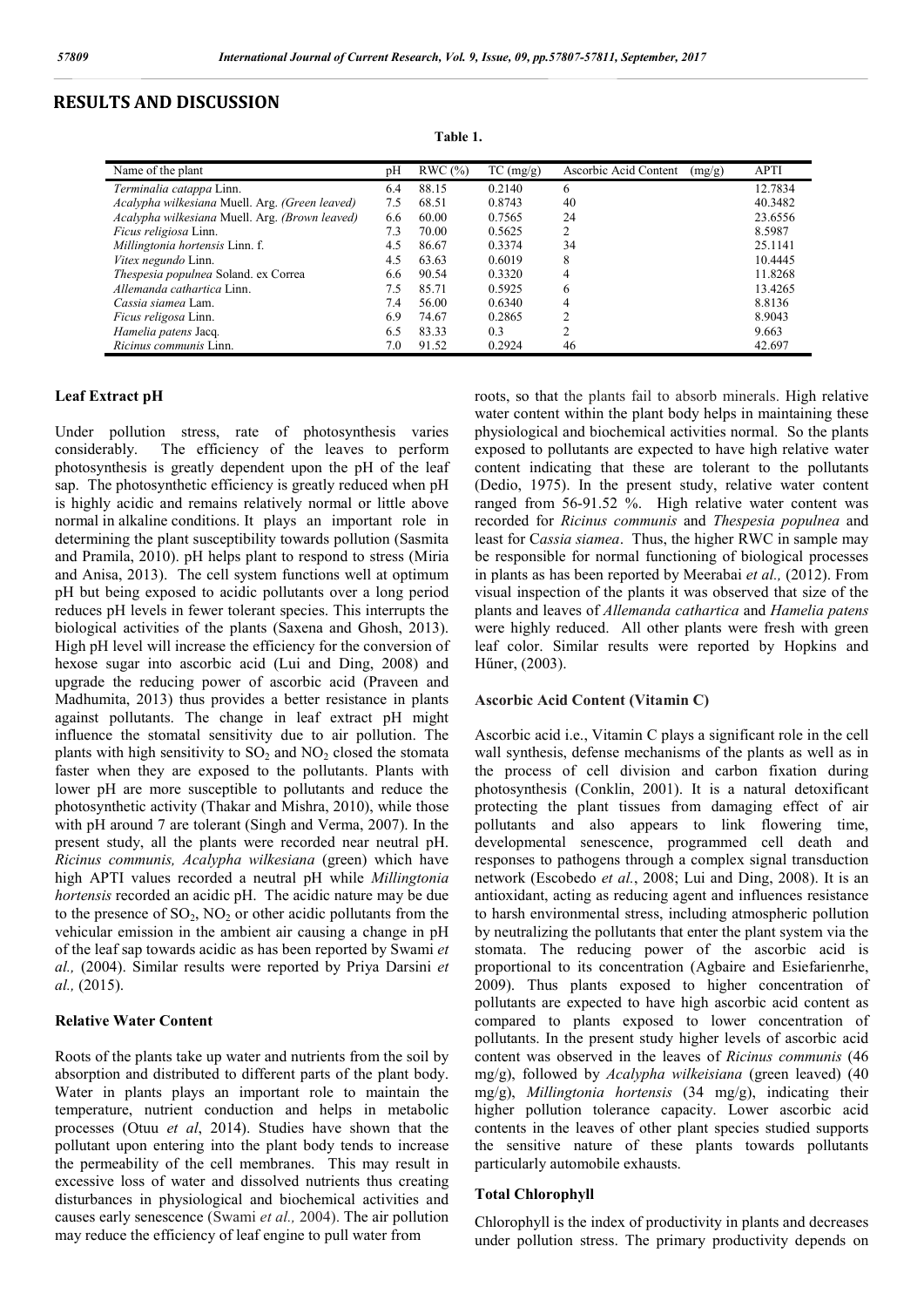the chlorophyll content of the plant tissue. Amount of chlorophyll in the leaf tissue is significantly affected by the pollution load. Many plant species are able to maintain their normal chlorophyll content while under stress. It is also observed that certain species of plants may even increase their chlorophyll content under pollution stress. Chlorophyll content of plants signifies its photosynthetic activity as well as the growth and development of biomass. This varies from species to species, age of leaf and also with the pollution level as well as with other biotic and abiotic conditions (Katiyar and Dubey, 2001). Degradation of photosynthetic pigment has been widely used as an indication of air pollution (Ninave *et al.,* 2001). In the present study, plants such as *Millingtonia hortensis, and Ricinus communis* showed a decrease in chlorophyll content. Similar decrease in chlorophyll content in higher plants near road sides due to automobile pollution have already been reported by Mir *et al*., (2008). This is due to the properties of certain pollutants that can reduce the chlorophyll content as has been reported by Rai *et al*., (2013). Sulphur dioxide  $(SO<sub>2</sub>)$  at lower concentrations for instance, will fulfill the essential nutrient sulphur requirement of the plant but if  $SO<sub>2</sub>$  is present in excess quantities, it may become toxic to the plant, which will injure the chloroplast membranes. By damaging the chloroplast membrane and breaking down the chlorophyll, it will eventually cause the plant to exhibit visual damage to the leaves. In addition, high concentrations of  $SO<sub>2</sub>$ also damage the plasmalemma, other important membranes and disrupt enzyme activity. The decrease in foliar chlorophyll concentration in plants might also be due to the destruction of chlorophyll or due to reversible swelling of thylakoids (Horsman and Welburn, 1975) and **i**nhibition of RuBp carboxylase**.** In the present study low chlorophyll content may also be attributed to the high pollution level, temperature stress, low sunlight intensity and short photoperiod during winter season. The total chlorophyll content was found maximum in *Acalypha wilkeisiana* (green leaved) (0.8743)*, Acalypha wilkesiana* (brown leaved) (0.7565), *Cassia siamea*  (0.6340) and *Vitex negundo* (0.6019). The higher concentration of chlorophyll in these plants having high APTI may be due to their tolerance nature which is an adaptation to sustain the pollution stress.

**Air Pollution Tolerance Index (APTI):** In the present study, highest APTI was recorded by *Ricinus communis* (42.697) > *Acalypha wilkesiana* (Green leaved) (40.3482) > *Millingtonia hortensis* (25.1141). The remaining plants recorded APTI values in the range 7.4536 – 23.6556.



#### **Conclusion**

Different APT Indices of different plants are due to their differential response to air pollution. The tolerance depending upon topography and pollution condition may be either stress avoidance or stress sensitivity. From the results obtained, it has been observed that *Ricinus communis, Acalypha wilkiesiana*  (Green leaved) and *Millingtonia hortensis* were the most tolerant species since they have high APTI values. Tolerant plant species can be used in green belt development as they tend to serve as barriers and act as sink for air pollutants. The sensitive species were *Ficus benjamina*, *Cassia siamea and Ficus religiosa.* They can be used as bio-indicators to air quality. Such studies will help in future planning of the roadside landscape in order to reduce pollution.

### **Acknowledgement**

The authors are thankful to the principal, Smt. C. H. M. College, Ulhasnagar-03, for allowing us to conduct this research work.

## **REFERENCES**

- Agbaire P. O. and E. Esiefarienrhe. 2009. Air Pollution Tolerance Indices (APTI) of Some Plants Around Otorogun Gas Plant in Delta State, Nigeria, *Journal of Applied Sciences and Environmental Management* 13(1): 11-14.
- Arnon D.I. 1949. Copper Enzymes in Isolated Chloroplasts. Polyphenoloxidase in *Beta vulgaris. Plant Physiol*24:1–15.
- Central Pollution Control Board (CPCB); 2003. "Guidelines for Ambient Air Quality Monitoring". A Report by Central Pollution Control Board, Ministry of Environment and Forest, Delhi.
- Chauhan A. 2010. Photosynthetic Pigment Changes in Some Selected Trees Induced by Automobile Exhaust in Dehradun, Uttarakhand. *New York Sci. J.* 3(2): 45-51.
- Conklin P.L. 2001. Recent Advances in the Role and Biosynthesis of Ascorbic Acid in Plants. *Plant Cell Environ.,* 24: 383-394.
- Dedio W. 1975. Water Relations in Wheat Leaves as Screening Test for Drought Resistance. *Can. J. Plant Sci*. 55:369-378.
- Escobedo F. J., Wagner J. E., Nowak D. J., Maza De Le; Rodriguez M. and D. E. Crane. 2008. Analyzing the Cost Effectiveness of Santiago, Chile's Policy of Using Urban Forest to Improve Air Quality. *Journal of Environmental Management* (86): 148–157.
- Hopkins W.G. and N. P. A. Hűner. 2003. *Introduction to Plant Physiology*, 3rd Edition, John Wiley and sons. Inc. 457-477. ISBN 978-0-471-38915-6.
- Horsman D. C. and A. R. Welburn. 1975. Synergistic Effect of  $SO<sub>2</sub>$  and  $NO<sub>2</sub>$  Polluted Air Upon Enzyme Activity in Pea Seedlings *Environ. Poll*. 8:123-133.
- Joshi P. C and A. Swami, 2009. Air Pollution Induced Changes in the Photosynthetic Pigments of Selected Plant Species. *J. Environ Bio.* 30: 295-298
- Katiyar V. and P. S. Dubey. 2001. Sulphur Dioxide Sensitivity on Two Stage of Leaf Development in a Few Tropical Tree Species*. Ind. J. Environ. Toxicol*. 11: 78-81.
- Lakshmi P. S. Sarvanti K. L. and N. Srinivas. 2009. Air Pollution Tolerance Index of Various Plants Species Growing in Industrial Areas. *An Int. Biannual J. of Environ. Sci*. 2: 203-206.